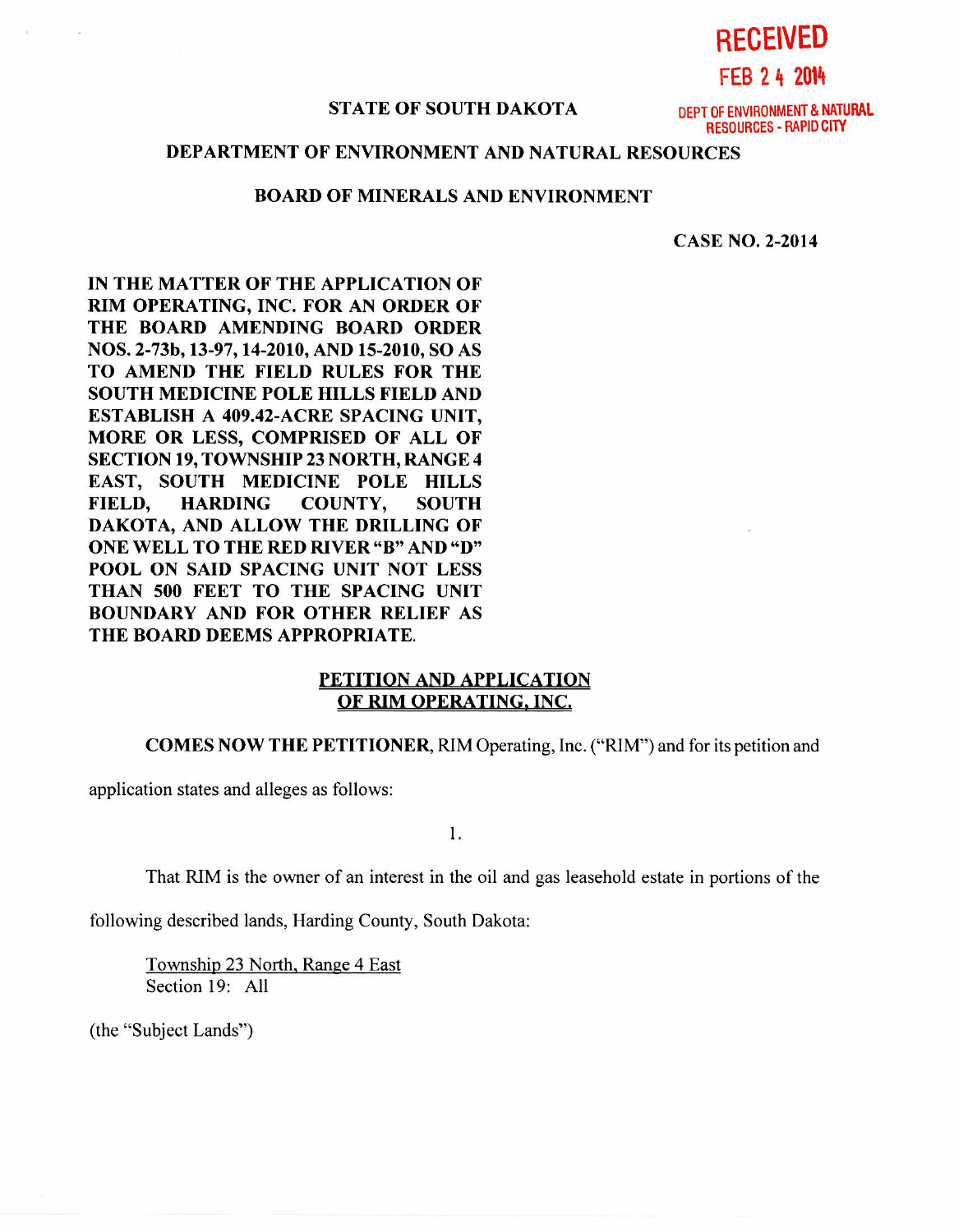That by Board Order Nos. 2-73b, 13-97, and 2-2011, the South Medicine Pole Hills Field is

comprised of the following described lands, Harding County, South Dakota:

Township 23 North, Range 4 East Section 19: All Section 20: All Section 21: All Section 22: All Section 27: All Section 28: All Section 29: All Section 30: S/2, NE/4 Section 31: NE/4 Section 32: All Section 33: All Section 34: All Section 35: W/2, NE/4

3.

That the boundary of the South Medicine Pole Hills Field was extended to include Section 19, Township 23 North, Range 4 East, when the Application for Permit to Drill was approved on August 31, 1977 for the Petroleum Inc. 1-F Arithson vertical well, drilled and completed on the NW/4SE/4 of Section 19, Township 23 North, Range 4 East. The Petroleum Inc. 1-F Arithson well has since been plugged and abandoned.

4.

That Board Order No. 2-73b established 320-acre spacing for the South Medicine Pole Hills Field with spacing units comprised of any two adjacent quarter sections or governmental lots corresponding thereto within the same section.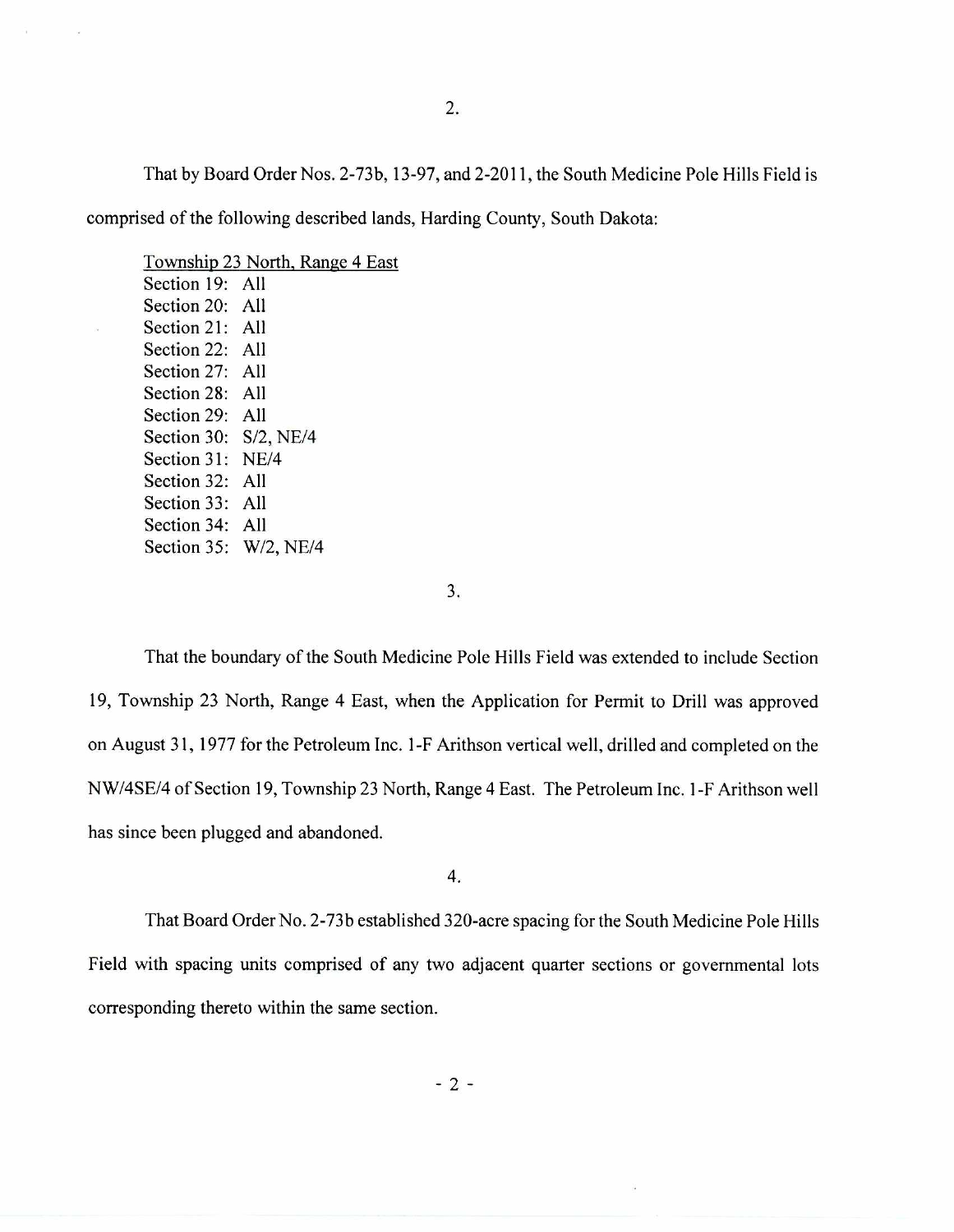That establishing the Subject Lands as a 409.42-acre spacing unit for the drilling of a vertical well will preclude creation of an orphaned tract in Section 19, Township 23 North, Range 4 East, that would otherwise be created by drilling a vertical well according to the 320-acre spacing established under Board Order No. 2-73b.

6.

That Section 19, along with Section 20, Township 23 North, Range 4 East, are currently spaced for horizontal drilling as an 832-acre spacing unit under Board Order No. 14-2010. Board Order No. 15-2010 authorized the Department to issue permits for two horizontal wells on said spacing unit.

7.

That RIM desires to utilize vertical drilling to test and further develop the "B" and "D" zones of the Red River Formation, in and under the Subject Lands.

8.

That it is the opinion of RIM that testing and further developing the "B" and "D" zones of the Red River Formation will increase the ultimate recovery of the reservoir in a manner which will prevent waste, protect correlative rights and prevent the drilling of unnecessary wells.

9.

That RIM requests an order of the Board amending Board Order Nos. 2-73b, 13-97, 14-2010, and 15-2010, so as to amend the field rules for the South Medicine Pole Hills Field and establish a 409.42-acre spacing unit, more or less, comprised of all of Section 19, Township 23 North, Range 4 East, South Medicine Pole Hills Field, Harding County, South Dakota, and allow the drilling of one

 $-3-$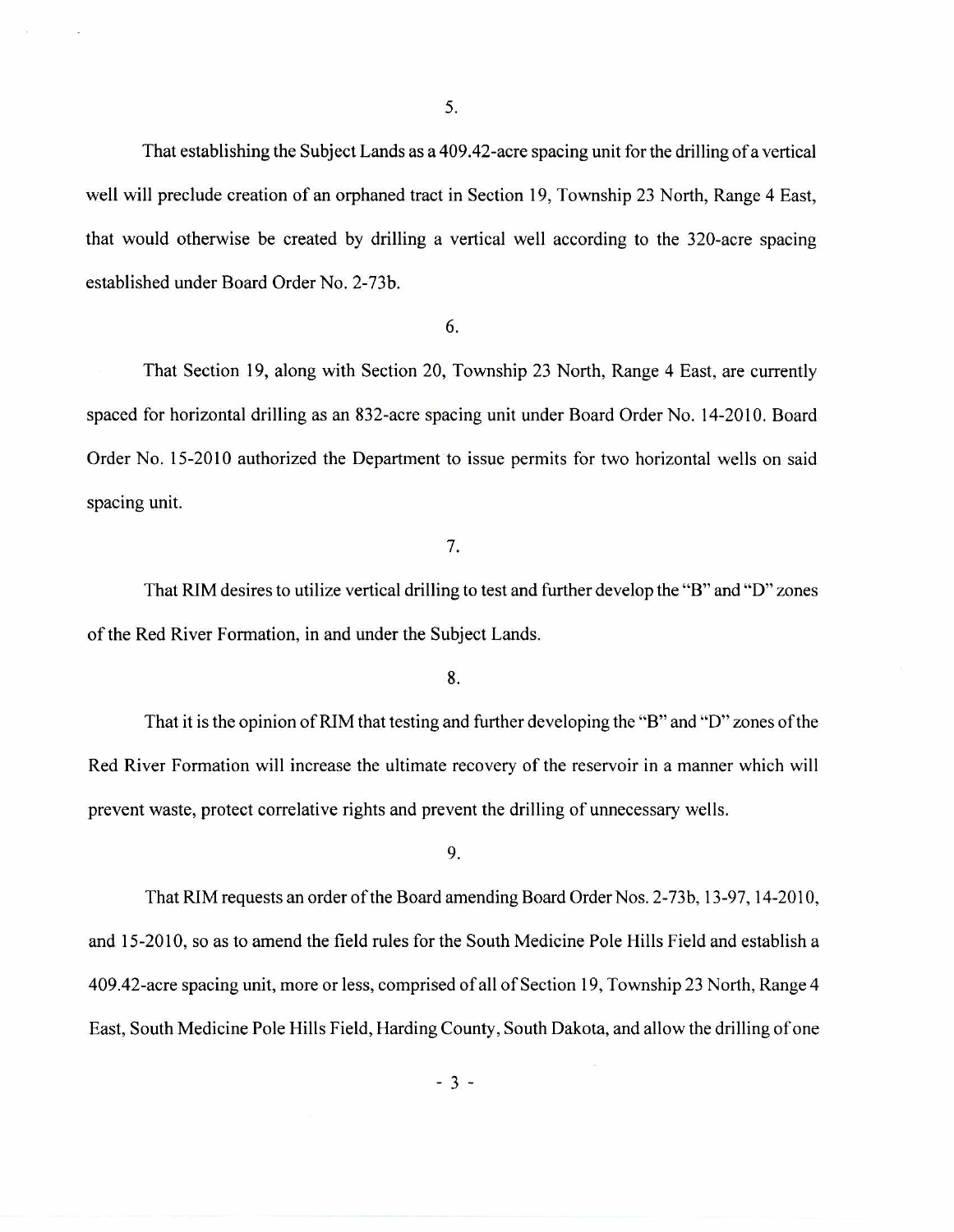vertical well to the Red River "B" and "D" Pool on said spacing unit not less than 500 feet to the spacing unit boundary and for other relief as the Board deems appropriate.

#### 10.

That the legal authority and jurisdiction under which a hearing would be held and the particular statutes and rules involved are SDCL Ch. 1-26, SDCL Ch. 45-9 and ARSD Ch. 74:09:01 and ARSD Ch. 74:12:02.

**WHEREFORE,** RIM respectfully requests that this matter be set for hearing and that thereafter the Board of Minerals and Environment grant the following:

- a. That Board Order Nos. 2-73b, 13-97, 14-2010, and 15-2010, and any applicable orders or rules of the Board be amended so as to establish Section 19, Township 23 North, Range 4 East, as a 409.42-acre spacing unit, more or less, South Medicine Pole Hills Field, Harding County, South Dakota, and allow the drilling of one vertical well not less than 500 feet to the spacing unit boundary for said spacing unit;
- b. That Order Nos. 2-73b and 13-97 and any applicable orders or rules of the Board be amended so as to include Section 19, Township 23 North, Range 4 East, within the South Medicine Pole Hills Field;
- c. That the Department of Environment and Natural Resources be authorized to issue drilling permits for wells requested upon receipt of appropriate applications as provided by the rules and regulations of the Board; and
- e. That RIM be granted other relief as the Board deems appropriate.

 $-4-$